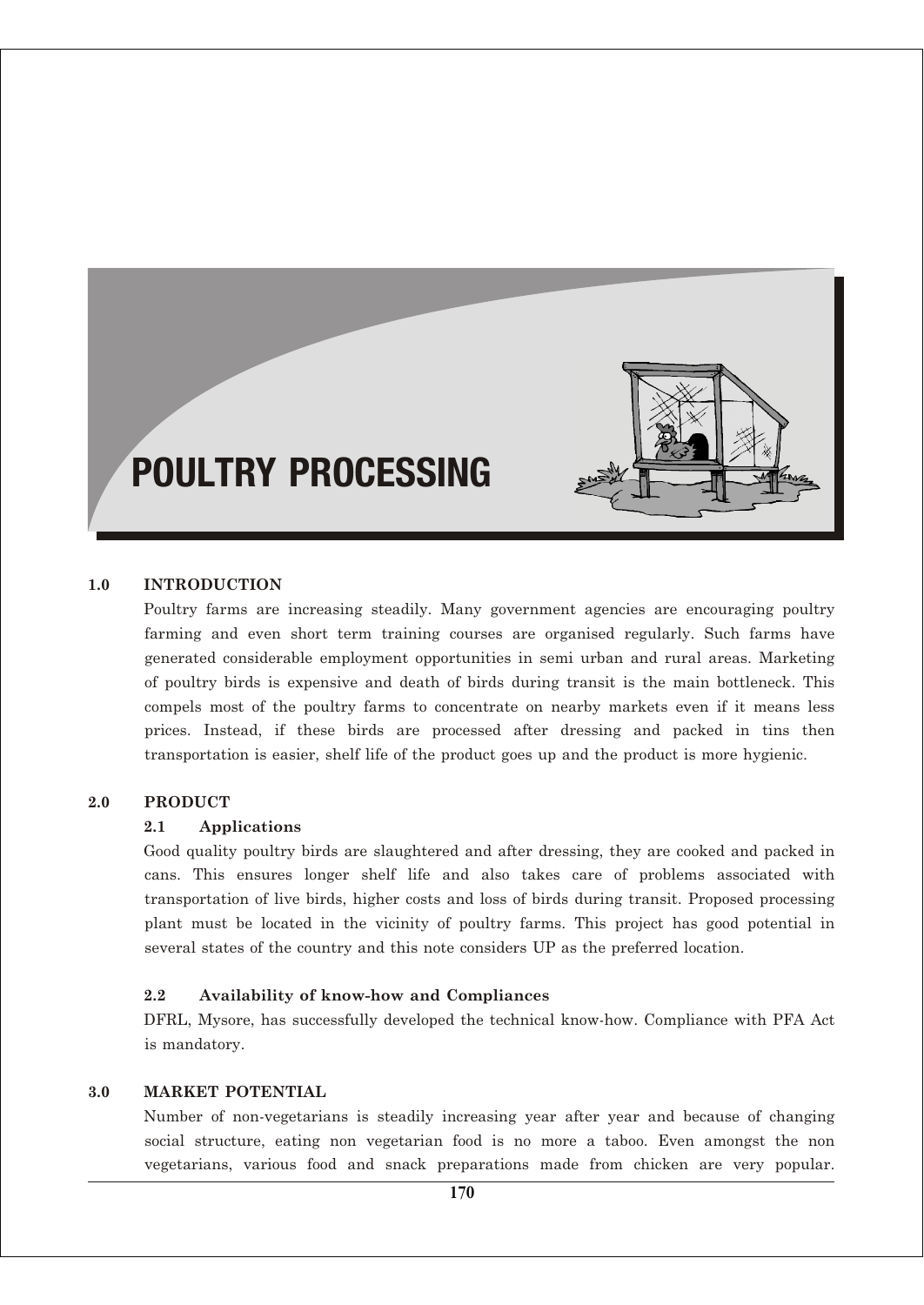Increase in the disposable incomes of people, changing lifestyles and preference for instant or convenience food has seen many new products becoming very popular during last few years. Likewise, number of star hotels, exclusive restaurants and other eateries are also going up year after year. Clubs, canteens, caterers and flight kitchens is yet another growing market. Longer shelf life and hygienically packed poultry products would be preferred by many. Proper marketing network supported by publicity would be very important.

#### **4.0 MANUFACTURING PROCESS**

The process starts with slaughtering of birds and subsequently their feathers, lungs, kidneys, head and other unwanted parts are removed and balance portion is thoroughly washed in water. Then this cleaned portion is cut into required sizes and packed into sterilised tins. They are canned either with 3 to 5% brine or with curried vegetables. Then these tins are subjected to live steam in an exhaust box for around 15 minutes at a temperature of about 60-65 °C. Then the cans are sealed air tight and are further processed in retort at a pressure of 10 to 15 lbs. for about 40-45 minutes. Then the cans are immediately cooled to room temperature and labelling and further packing is undertaken. The process flow chart is as under:



#### **5.0 CAPITAL INPUTS**

#### **5.1 Land and Building**

A plot of land of about 300 sq.mtrs. with built-up area of 125 sq.mtrs. would be needed. Slaughtering and dressing operations can be undertaken in a shed adjacent to main factory with asbestos sheet roofing along with water storage tanks and processing and packing can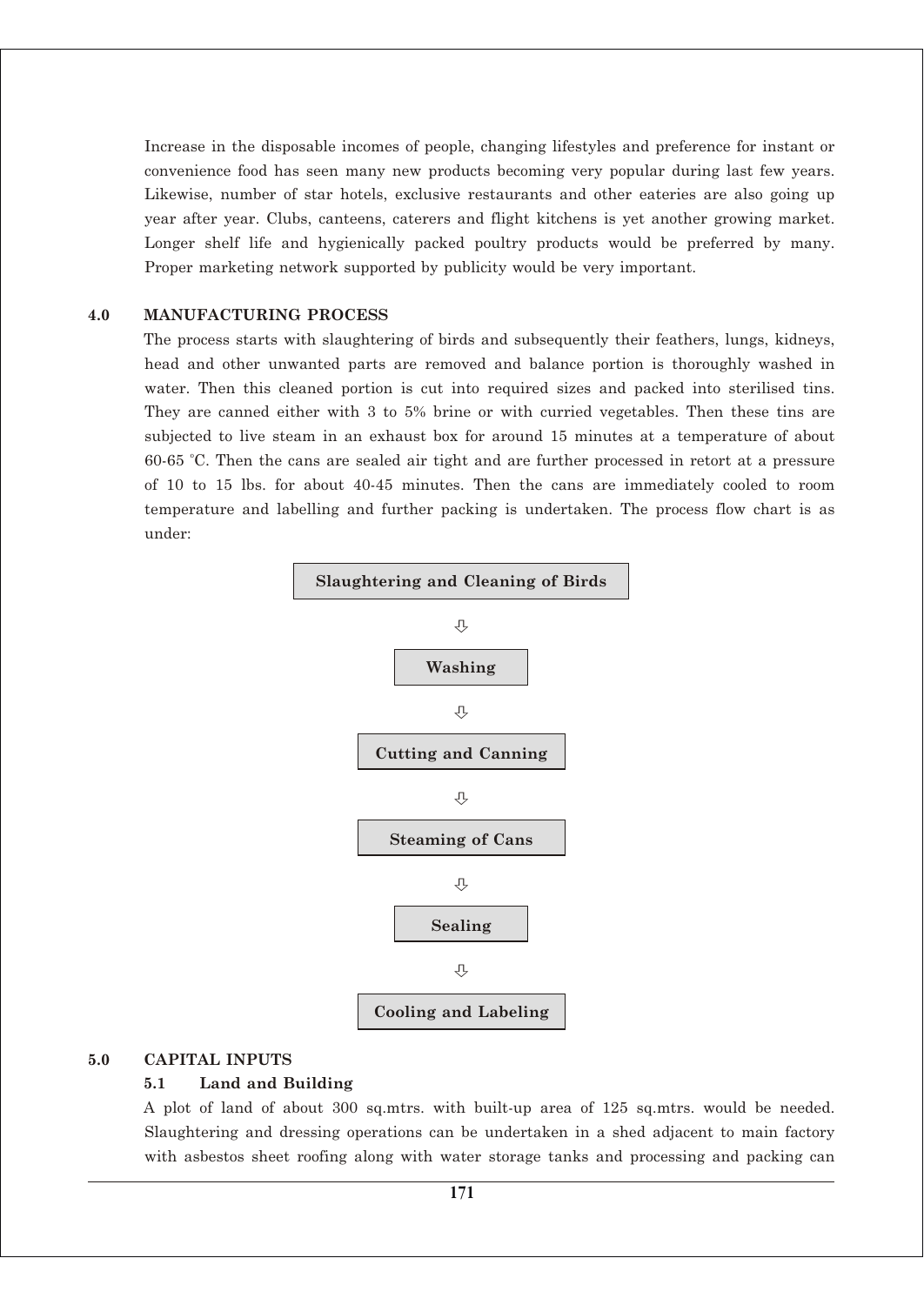be undertaken in the main shed. Cost of land is assumed to be Rs. 90,000/- whereas total construction cost is taken as Rs.4.00 lacs.

# **5.2 Machinery**

Annual rated processing capacity (after dressing) of 120 tonnes with 300 working days and 12 hours working every day would need following equipments:

| <b>Item</b>                                                                                     | Qty.         | Price (Rs.) |
|-------------------------------------------------------------------------------------------------|--------------|-------------|
| Oil-fired Steam Boiler                                                                          |              | 1,00,000    |
| Straight Line Exhaust Box complete with reduction<br>gear boxes, electric motor and accessories |              | 75,000      |
| Canning Retort with pressure gauge, safety valve<br>and other accessories                       |              | 60,000      |
| Can Reformer & Flanger                                                                          | 1 each       | 1,00,000    |
| Can Seamer                                                                                      |              | 85,000      |
| Can Tester                                                                                      |              | 50,000      |
| Laboratory equipments, SS utensils, weighing scales,<br>knives/cutters, plastic crates etc.     |              | 80,000      |
|                                                                                                 | <b>Total</b> | 5,50,000    |

# **5.3 Miscellaneous Assets**

Other assets like furniture & fixtures, packing tables, exhaust fans, plastic buckets/tubs etc. would cost Rs. 80,000.

# **5.4 Utilities**

Power requirement shall be 40 HP whereas furnace oil shall be required for boiler. Daily water requirement will be around 5000 ltrs.

# **5.5 Raw and Packing Materials**

The most critical raw material would be good quality poultry birds. Prior arrangements for regular supply are advisable. Other materials like spices and salt, citric acid, garlic, onion, tomatoes and coriander shall also be required in small quantities. Cans, cartons, labels, box strapping would be the packing materials.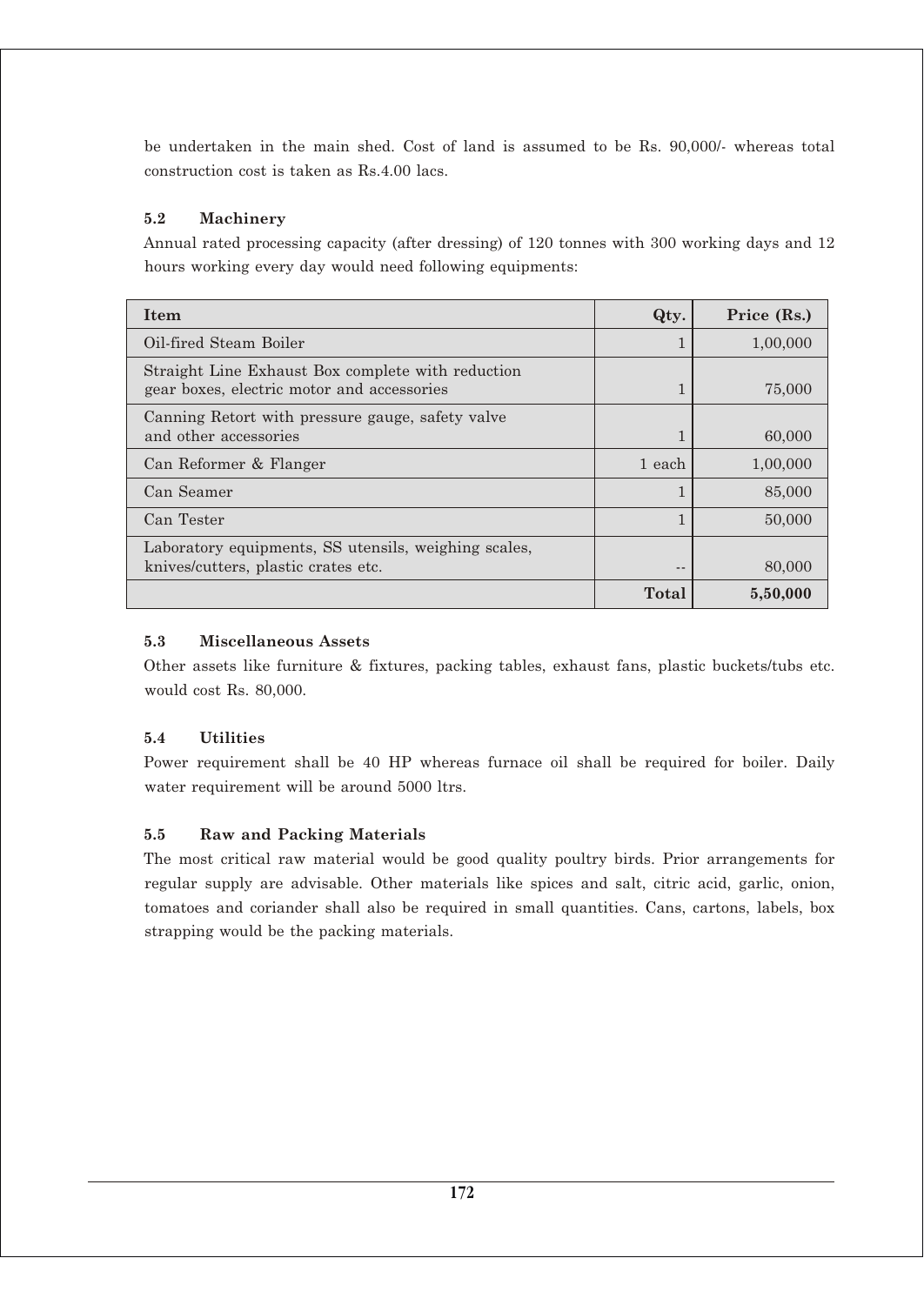#### **6.0 MANPOWER REQUIREMENTS**

| <b>Particulars</b>   | Nos.           | Monthly<br>Salary (Rs.) | <b>Total Monthly</b><br>Salary (Rs.) |
|----------------------|----------------|-------------------------|--------------------------------------|
| Machine Operators    | $\overline{2}$ | 3,000                   | 6,000                                |
| Skilled Workers      | $\overline{2}$ | 2,500                   | 5,000                                |
| Semi-skilled Workers | $\overline{2}$ | 1,750                   | 3,500                                |
| Helpers              | 12             | 1,250                   | 15,000                               |
| Salesman             |                | 2,500                   | 2,500                                |
|                      |                | Total                   | 32,000                               |

#### **7.0 TENTATIVE IMPLEMENTATION SCHEDULE**

| Activity                                      | Period (in months) |
|-----------------------------------------------|--------------------|
| Application and sanction of loan              |                    |
| Site selection and commencement of civil work |                    |
| Completion of civil work and placement of     |                    |
| orders for machinery                          | 6                  |
| Erection, installation and trial runs         |                    |

# **8.0 DETAILS OF THE PROPOSED PROJECT**

#### **8.1 Land and Building**

| <b>Particulars</b> | Area (Sq.Mtrs) | $Cost$ (Rs.) |
|--------------------|----------------|--------------|
| Land               | 300            | 90,000       |
| Building           | 125            | 4,00,000     |
|                    | <b>Total</b>   | 4,90,000     |

#### **8.2 Machinery**

The total cost is estimated to be Rs. 5.50 lacs as explained earlier.

#### **8.3 Miscellaneous Assets**

Total expenditure on other assets is likely to be Rs. 80,000/- as stated before.

#### **8.4 Preliminary & Pre-operative Expenses**

An amount of Rs. 1.25 lacs would take care of pre-production expenses like establishment, registration, administrative and travelling charges, interest during implementation, trial runs etc.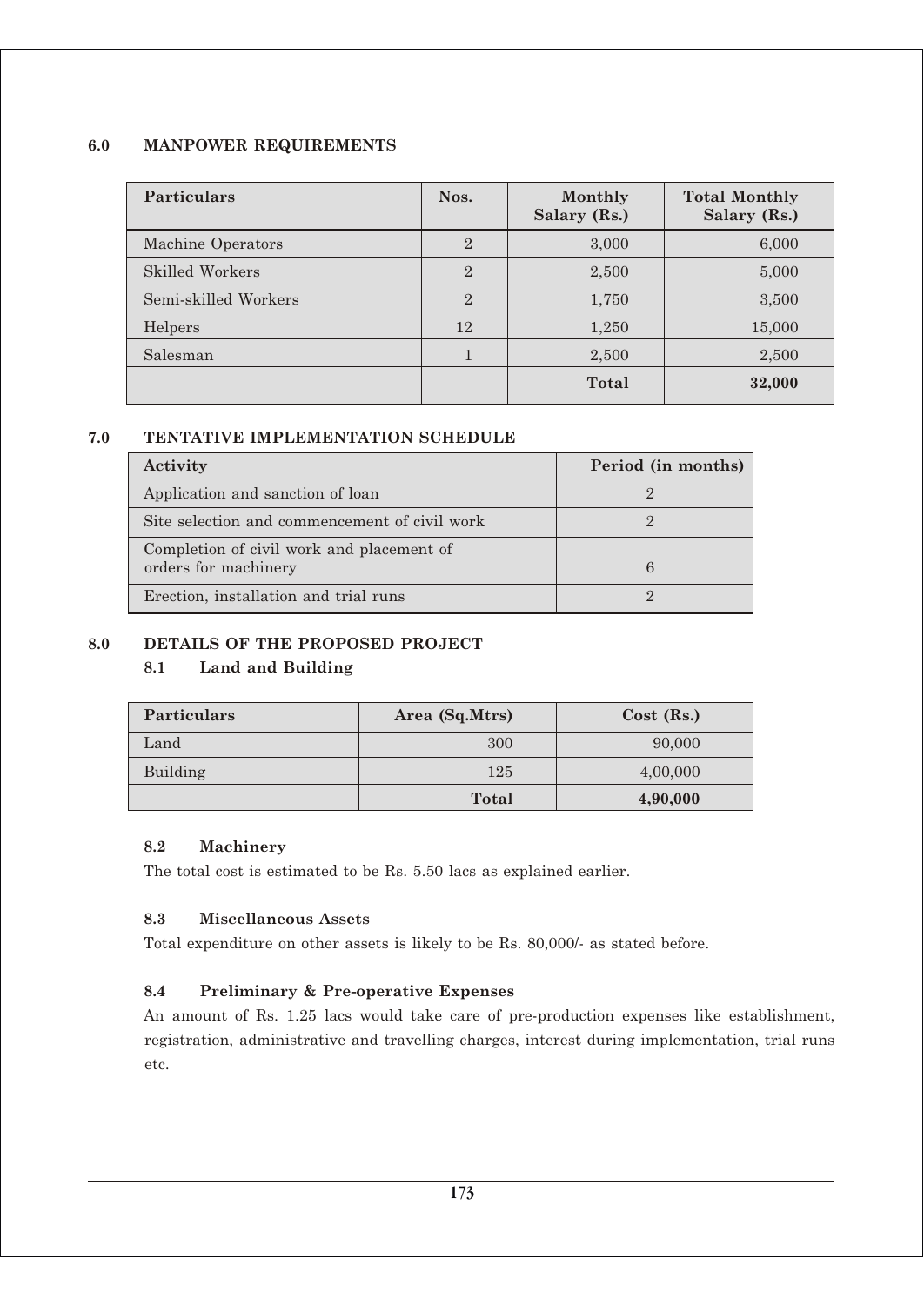# **8.5 Working Capital Requirements**

At 60% utilisation in the first year, the working capital needs shall be as under:

| <b>Particulars</b>                | Period              | <b>Margin</b> | Total | <b>Bank</b> | <b>Promoters</b> |
|-----------------------------------|---------------------|---------------|-------|-------------|------------------|
| <b>Stock of Packing Materials</b> | 1 Month             | 30%           | 0.80  | 0.55        | 0.25             |
| Stock of Finished Goods           | $\frac{1}{2}$ Month | 25%           | 2.80  | 2.10        | 0.70             |
| Receivables                       | $\frac{1}{2}$ Month | 25%           | 3.90  | 2.90        | 1.00             |
| Other Expenses                    | 1 Month             | 100%          | 0.40  | $- -$       | 0.40             |
|                                   |                     | Total         | 7.90  | 5.55        | 2.35             |

(Rs. in lacs)

| (Rs. in lacs) |
|---------------|
| Amount        |
| 4.90          |
| 5.50          |
| 0.80          |
| 1.25          |
| 1.05          |
| 2.35          |
| 15.85         |
|               |
| 4.75          |
| 11.10         |
| 15.85         |
| 2.33:1        |
| 30%           |
|               |

Financial assistance in the form of grant is available from the Ministry of Food Processing Industries, Govt. of India, towards expenditure on technical civil works and plant and machinery for eligible projects subject to certain terms and conditions.

# **9.0 PROFITABILITY CALCULATIONS**

**9.1 Production Capacity & Build-up**

As against the rated processing capacity of 120 tonnes, actual utilisation in the first year is taken at 60% and thereafter at 75%.

# **9.2 Sales Revenue at 100%**

With selling price of Rs. 130/kg. or Rs.1.30 lac per ton annual income of 120 tonnes would be Rs. 156 lacs.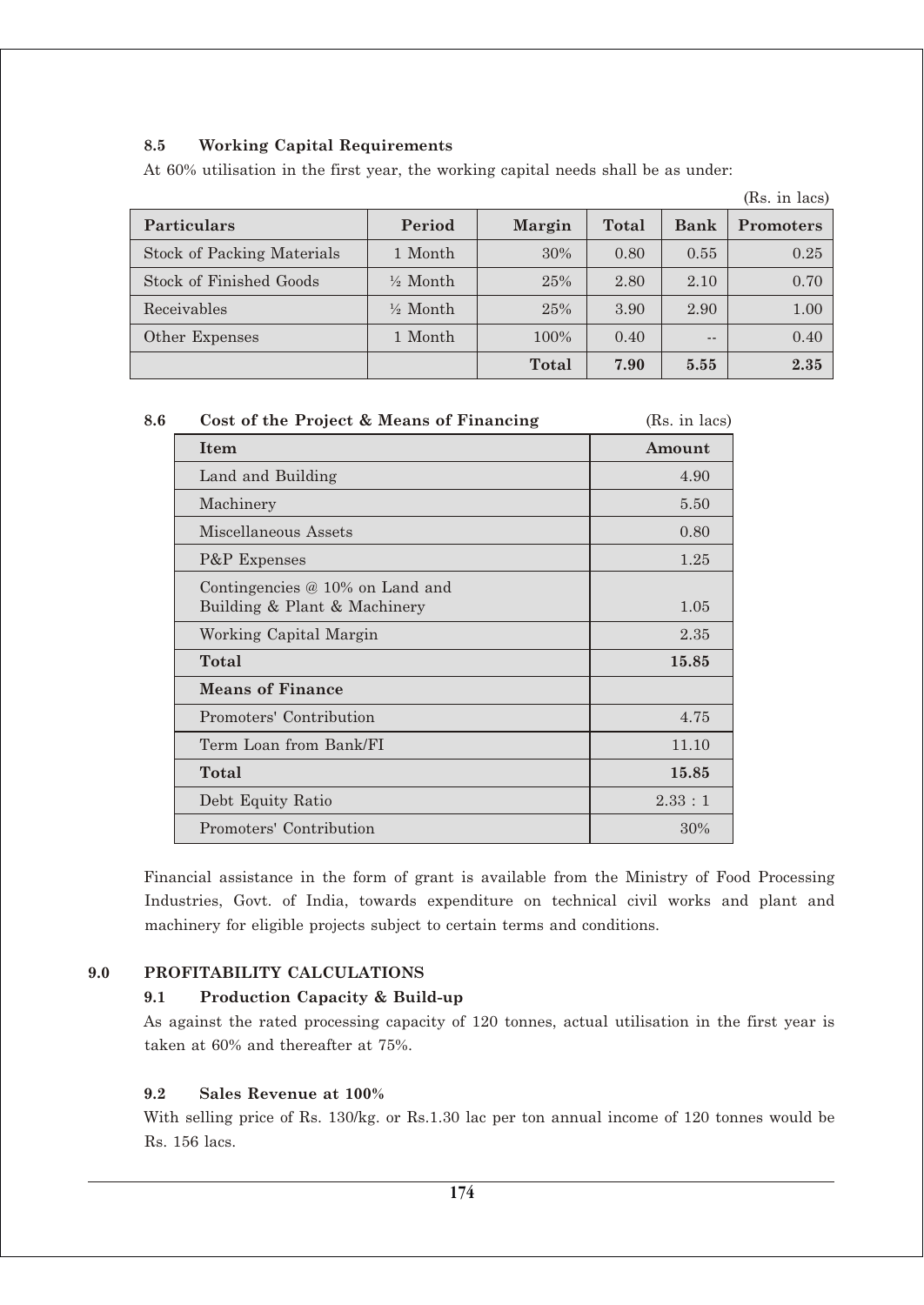# **9.3 Raw and Packing Materials Required at 100%**

(Rs. in lacs)

| Product                                 | Qty.<br>(Tonnes) | Price/Ton<br>(Rs.) | Value  |
|-----------------------------------------|------------------|--------------------|--------|
| Poultry Birds, Spices, Salt, Vegetables | 185              | 45,000             | 83.25  |
| Citric Acid etc.                        | $- -$            | --                 | 1.80   |
| Packing Material @ Rs.13000/Ton         | $- -$            | $- -$              | 15.60  |
|                                         |                  | <b>Total</b>       | 100.65 |

#### **9.4 Utilities**

The annual cost of utilities at 100% would be Rs. 4.00 lacs.

# **9.5 Selling Expenses**

A provision of 20% of sales income is made towards selling commission, transportation, hoardings, publicity materials at major sales outlets etc.

#### **9.6 Interest**

It is calculated @ 12% per annum on term loan of Rs. 11.10 lacs considering complete repayment in 5 years inclusive of a moratorium period of 1 year and on working capital from bank it is taken @ 14% per annum.

# **9.7 Depreciation**

It is calculated on WDV basis @ 10% on building and 15% on machinery and miscellaneous assets.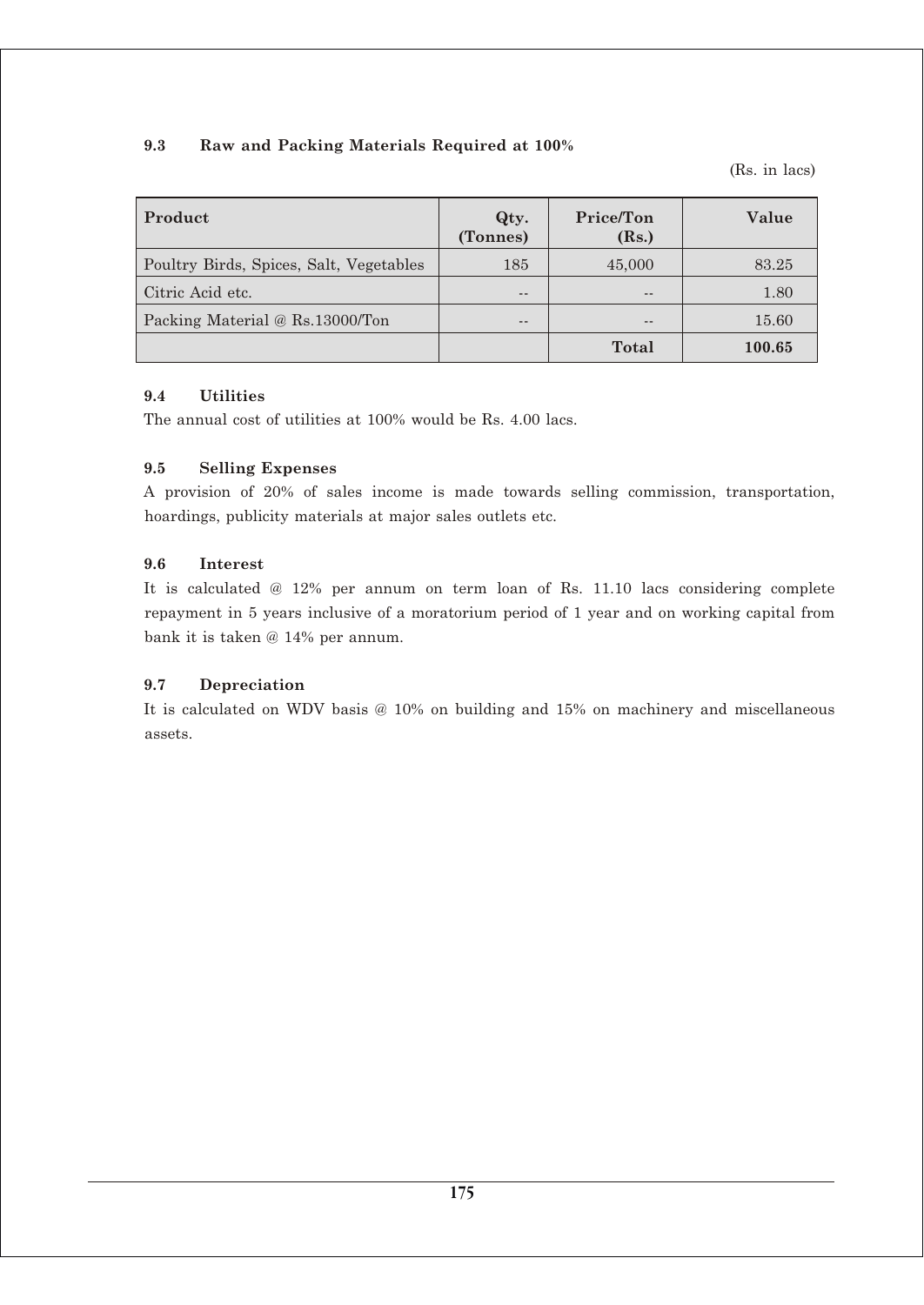# **10.0 PROJECTED PROFITABILITY**

(Rs. in lacs)

| No.          | <b>Particulars</b>                    | 1st Year           | 2nd Year |
|--------------|---------------------------------------|--------------------|----------|
| $\mathbf{A}$ | <b>Installed Capacity</b>             | --- 120 Tonnes --- |          |
|              | Capacity Utilisation                  | 60%                | 75%      |
|              | <b>Sales Realisation</b>              | 93.60              | 117.00   |
| B            | <b>Cost of Production</b>             |                    |          |
|              | Raw and Packing Materials             | 60.39              | 75.49    |
|              | <b>Utilities</b>                      | 2.40               | 3.00     |
|              | Salaries                              | 3.84               | 4.75     |
|              | Stores and Spares                     | 0.36               | 0.54     |
|              | Repairs & Maintenance                 | 0.60               | 0.90     |
|              | Selling Expenses @ 20%                | 18.72              | 23.40    |
|              | Administrative Expenses               | 0.72               | 1.00     |
|              | <b>Total</b>                          | 87.03              | 109.08   |
| $\mathbf C$  | Profit before Interest & Depreciation | 6.57               | 7.92     |
|              | Interest on Term Loan                 | 1.21               | 0.99     |
|              | Interest on Working Capital           | 0.78               | 1.00     |
|              | Depreciation                          | 1.34               | 1.16     |
|              | Profit before Tax                     | 3.24               | 4.77     |
|              | Income-tax @ 20%                      | 0.65               | 0.95     |
|              | Profit after Tax                      | 2.59               | 3.82     |
|              | Cash Accruals                         | 3.93               | 4.98     |
|              | Repayment of Term Loan                | $ -$               | 2.50     |

# **11.0 BREAK-EVEN ANALYSIS** (Rs. in lacs)

| N <sub>o</sub> | <b>Particulars</b>             |       | Amount |
|----------------|--------------------------------|-------|--------|
| [A]            | <b>Sales</b>                   |       | 117.00 |
| [B]            | <b>Variable Costs</b>          |       |        |
|                | Raw and Packing Materials      | 75.49 |        |
|                | Utilities $(70\%)$             | 2.10  |        |
|                | Salaries (70%)                 | 3.33  |        |
|                | Stores & Spares                | 0.54  |        |
|                | Selling Expenses (70%)         | 16.33 |        |
|                | Admn Expenses (50%)            | 0.50  |        |
|                | Interest on WC                 | 1.00  | 98.93  |
| C              | Contribution [A] - [B]         |       | 18.07  |
| [D]            | <b>Fixed Cost</b>              |       | 8.43   |
| [E]            | Break-Even Point $[D]$ + $[C]$ |       | 47%    |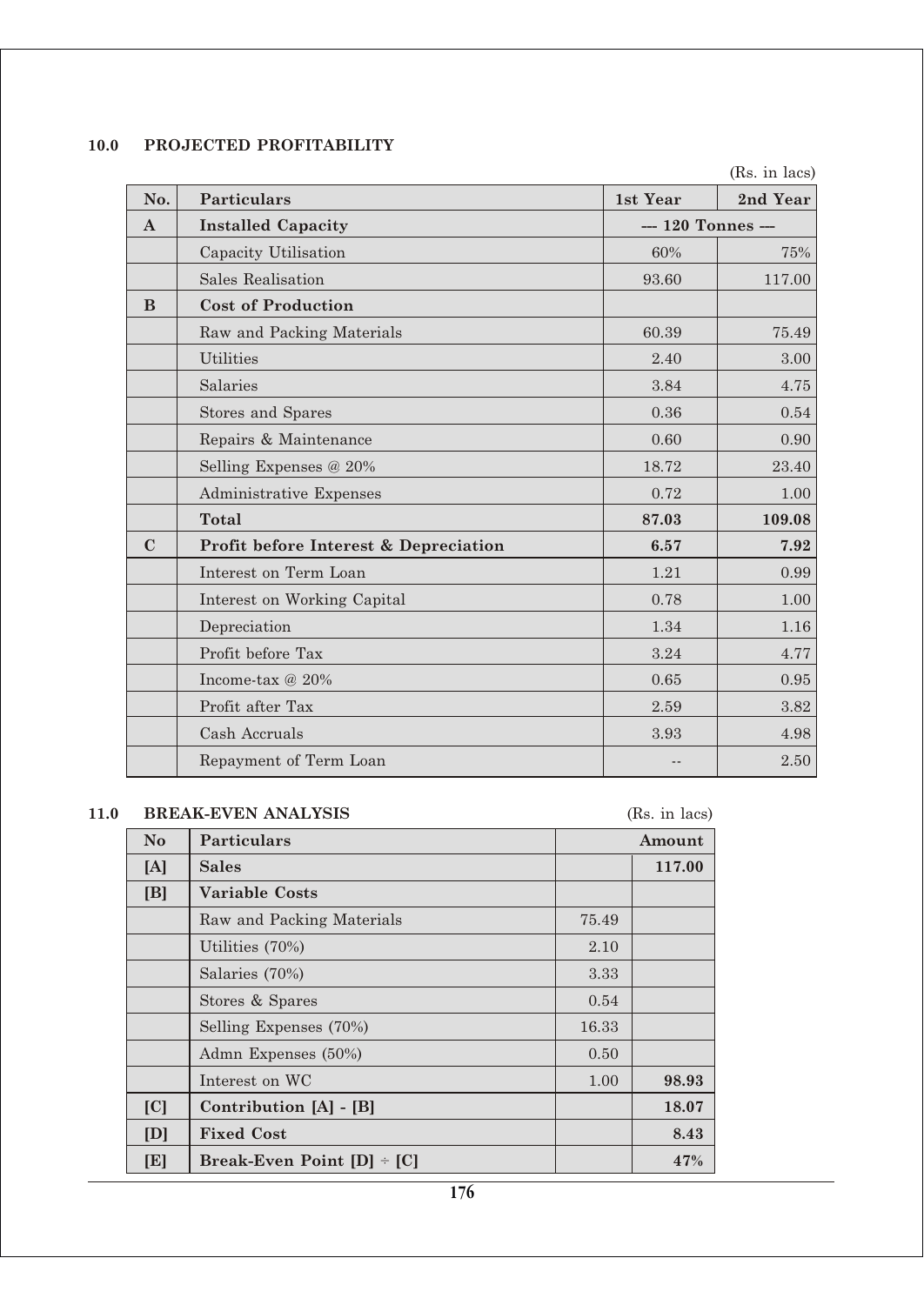# **12.0 [A] LEVERAGES**

# **Financial Leverage**  $=$  EBIT/EBT  $= 5.23 \div 3.24$  $= 1.61$

# **Operating Leverage**

= Contribution/EBT  $= 14.24 \div 3.24$  $= 4.39$ 

# **Degree of Total Leverage**

 $=$  FL/OL  $= 1.61 \div 4.39$  $= 0.37$ 

# **[B] Debt Service Coverage Ratio (DSCR)**

(Rs. in lacs)

| <b>Particulars</b>  | 1st Yr | 2nd Yr | 3rd Yr | 4th Yr | 5th Yr |
|---------------------|--------|--------|--------|--------|--------|
| Cash Accruals       | 3.93   | 4.98   | 5.30   | 5.63   | 5.91   |
| Interest on TL      | 1.21   | 0.99   | 0.68   | 0.39   | 0.18   |
| Total [A]           | 5.14   | 5.97   | 5.98   | 6.02   | 6.09   |
| Interest on TL      | 1.21   | 0.99   | 0.68   | 0.39   | 0.18   |
| Repayment of TL     | $- -$  | 2.75   | 2.75   | 2.75   | 2.85   |
| Total [B]           | 1.21   | 3.74   | 3.43   | 3.14   | 3.03   |
| $DSCR [A] \div [B]$ | 4.25   | 1.71   | 1.88   | 2.08   | 2.19   |
| <b>Average DSCR</b> | 2.42   |        |        |        |        |